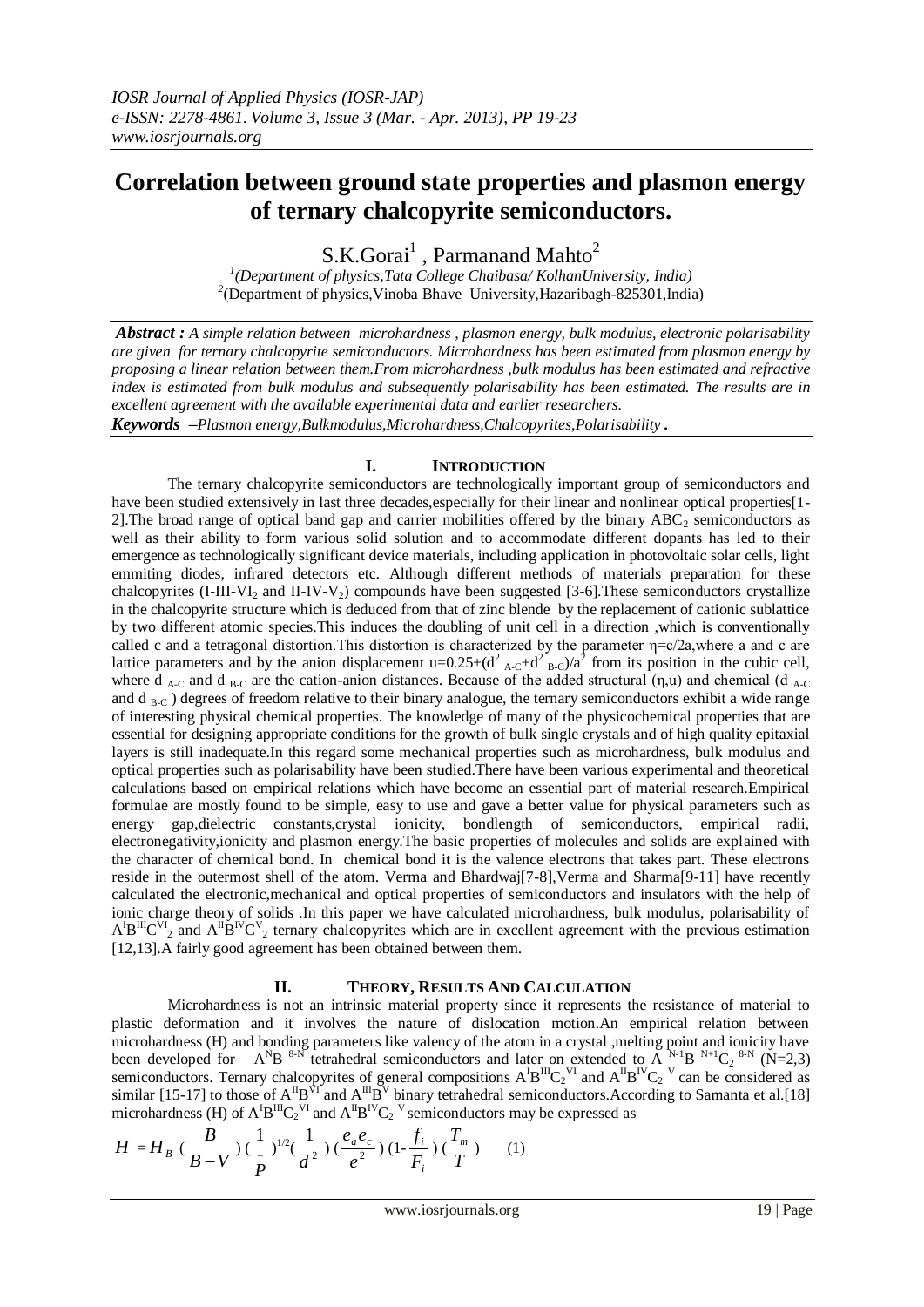where  $H_B$  is a numerical constants with the unit of  $10^{-14}$  kg. The term( *V*  $\frac{B-V}{\sqrt{B-V}}$ ) may be said to measure the

availability of states for electron transfer where  $B$  denotes the limiting number of band states per metal atom of interacting set of atoms (e.g.  $B = 8$  for sp and 12 for sd bands), V is the number of valence electron per atom contributing to bonding,  $P$  is the mean periodicity of atom,  $d$  is the effective nearest neighbour distance  $e_a$  and  $e_c$  are valence numbers of anion and cation and e is the valence of pure covalent crystals  $f_i$  is the mean value of ionicity of A-C and B-C bonds in ternary chalcopyrites.  $F_i = 0.785$  is the critical ionicity as defined as dielectric theory of Phillip[15] and Van Vechten [16] which separates four fold and six fold coordination scheme.Since equation(1) depends on the number of valence electrons which changes when a metal forms a compounds. These valence electrons when collectively oscillate in a solid is known as plasma oscillation in a solid. These oscillations in which all the valence or conduction electrons participate are a consequence both of inertia of the electrons and of their repulsive coulomb interaction. Such plasma oscillation in a solid can be excited in the electron gas either by fast energetic bombarding electrons [19,20] or during X-ray and Auger electron transitions[21,22].A plasmon is the quantum of elementary excitations associated with high frequency collective motion [23].Plasmon are studied by means of electron energy loss spectroscopy (EELS) and have been reported in recent years [24-28].Therefore we thought it would be of interest to propose an empirical relation between microhardness and plasmon energy of ternary chalcopyrites . We are of the view that the microhardness (H) of  $A^{I}B^{II}C_2^{\text{VI}}$  and  $A^{II}B^{IV}C_2^{\text{V}}$  semiconductors can be estimated using plasmon energy by the following relation as

$$
H=C(\hbar\omega_p)-D\tag{2}
$$

where C and D are constants, The values of C and D be 20.333,130.86 for  $A^{I}B^{III}C_2^{VI}$  and 271.64,3560.6 for  $A^{II}B^{IV}C_2$ <sup>V</sup> semiconductors. The plasmon energy of ternary chalcopyrites is given by

$$
\hbar \omega_p = \frac{4 \Pi N e^2}{m} \tag{3}
$$

where N is the valence electron density, e is the charge and m is the mass of the electron. In chalcopyrite compounds the effective number valence electrons of individual bond properties as

$$
N_e^{\mu} = \frac{n_e^{\mu}}{v_b^{\mu}}
$$
\n
$$
Z_a^{\mu} = \frac{Z_a^{\mu}}{v_b^{\mu}}
$$
\n
$$
(4)
$$

where  $n_e^{\mu} = \frac{c_{\alpha}}{N_a^{\mu}} +$ *N*  $_\beta ^\mu$ *N* (5)  $n_e^{\mu}$  is the number of valence electrons of atom  $\alpha$  and  $\beta$ .  $N_a^{\mu}$  and  $N_\beta^{\mu}$  are the co-ordination number of

atoms and  $v_b^{\mu}$  is the bond volume. The bond volume is

$$
v_b^{\mu} = 4 \frac{d_{\alpha\beta}^3}{3\sqrt{3}}
$$
 (6)

for chalcopyrite structure where  $d_{\alpha\beta}$  is the mean value bond length of A-C and B-C bond present in these ternary chalcopyrites. The plasmon energy can be written as

$$
\hbar \omega_p = 28.8 \sqrt{\frac{Z\sigma}{M}} \quad \text{(eV)} \tag{7}
$$

where Z is the effective number of valence electrons taking part in plasma oscillations,  $\sigma$  is the specific gravity and M is the molecular weight,  $\hbar \omega_p$  is the mean value of plasmon energy of individual bond length  $\hbar \omega_p = (\hbar \omega_p$ <sub>A-C</sub> +  $\hbar \omega_p$ <sub>B-C</sub>)/2 and d is the mean value of bond length. The bulk modulus defines its resistance to volume change when compressed. Both experimental and theoretical result suggest that the bulkmodulus is a critical single material property to indicate hardness Neuman [13] has proposed the bulkmodulus microhardness relationship in  $A^{I\!I}B^{IV}C_2^{V}$  chalcopyrite semiconductors by the following relation

$$
B=\frac{CV_0^k H}{T_m}
$$
 (8)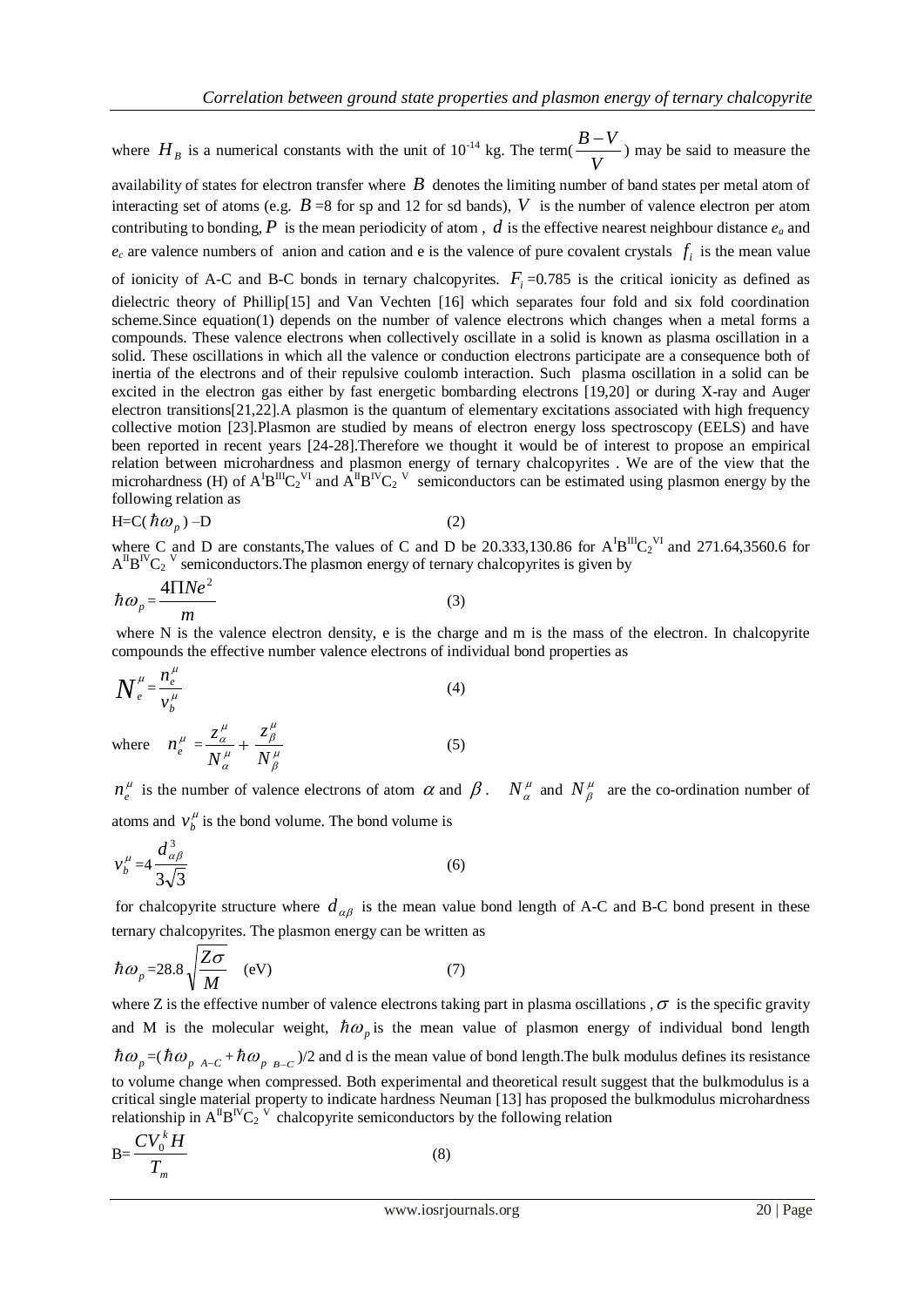where C and k are adjustable parameters.Cohen [30] and Lam et al [38]have investigated the bukmodulii and geometrical properties of diamond and ZB solids. Considering Phillips and VanVechten scheme [15,16 ] cohen has proposed the following empirical relation:

$$
B=(1971-220\,\lambda)\,d^{-3.5}\tag{9}
$$

where  $\lambda$  is an empirical parameter which accounts for the effect of ionicity,  $\lambda = 0.1,2$  for IV,III-V and II-VI compounds respectively, d is the nearest neighbours distance in  $A^0$  and B in GPa. Lam et al [30] has deduced bulk modulii to lattice parameters within the local density formalism and the pseudopotential as

B=1971 
$$
d^{-3.5}
$$
 -408 ( $\Delta Z$ )<sup>2</sup>  $d^{-4}$  (10)

where  $\Delta Z = 1$  and 2 for III-V and II-VI semiconductors. The modification of cohens relation (7) given by Grima and Gallardo [33] may be expressed in terms of average nearest neighbour distance and electronic susceptibilities of different bond by the following relation

$$
B = (1971 - 220 \lambda) d^{-3.5} - |\chi_{AC} - \chi_{BC}|^{2.5}
$$
 (11)

where  $\lambda = 0.72$ ,  $d = (d_{AC} + d_{BC})/2$  and  $\chi_{AC}$  and  $\chi_{BC}$  are the electronic susceptibilities of the bond. Recently Reddy et al [39] have studied bulk modulli from microhardness as B=51.538 H  $n^{0.131}$  f<sub>i</sub>

 (10) (for  $A^{I}B^{III}C_2^{VI}$  ternary chalcopyrites) (12) B=33.057 H  $n^{0.131}$  f<sub>i</sub> (11)

(for  $A^{II}B^{IV}C_2$ <sup>V</sup> ternary chalcopyrites) (13)

where H is the microhardness, n is the refractive index and  $f_i$  is the ionicity of ternary chalcopyrite semiconductors. We propose a linear empirical relation between microhardness and bulk modulus of ternary chalcopyrite semiconductors.From the proposed relation we estimate bulk modulus from microhardness(calculated). The proposed relation as  $B=M(H)-N$  (14)

where M and N are constants, their numerical values are  $M=0.0767$ ,  $N=32.704$  for II-IV-V<sub>2</sub> compounds and  $M=0.8135$ , N=-85.703 for I-III-VI<sub>2</sub> for compounds respectively. we propose another relation between bulk modulus and refractive index for evaluating the refractive index of  $A^{T}B^{T}C_{2}^{VI}$  and  $A^{T}B^{IV}C_{2}^{V}$  chalcopyrite respectively. The proposed equation as

$$
n = Ae^{-KB} \tag{15}
$$

where  $n$  is the refractive index of ternary chalcopyrites and  $A$ , K are constants and their values are  $A$  $=4.154$ ,K=0.0028 for II-IV-V<sub>2</sub> semiconductors and A=3.8263,K=-0.0052 for I-III-VI<sub>2</sub> semiconductors respectively subsequently polarisability is estimated using Claussius –Mossotti equation as

$$
\alpha = 0.395 \times 10^{-24} \left[ \frac{n^2 - 1}{n^2 + 2} \right] \times \frac{M}{d} \quad \text{cm}^3 \tag{16}
$$

where  $\alpha$  is the electronic polarisability, M and d are molecular weight and density of the chalcopyrites.

#### **III. Conclusion**

We have estimated the microhardness of  $A^{I}B^{II}C_2^{VI}$  and  $A^{II}B^{IV}C_2^{VI}$  semiconductors using plasmon energy of chalcopyrite semiconductors. From microhardness we estimate bulk modulus of semiconductors and subsequently polarisability is estimated from calculated values bulk modulus using claussius –Mossotti equation. The estimated values of polarisability of ternary chalcopyrites are given in table 3 and 4 for the comparison with other researchers. The plasmon energy is a key parameter for estimating optical and mechanical properties of the compounds concerned. We find that plasmon energy has a linear relation with the experimental values of microhardness and microhardness (calculated) has a linear relation with experimental value of bulk modulus. The estimated values of bulkmodulus and Microhardness of ternary chalcopyrites and their experimental values are given in table 1 and table 2 for the comparison. It also appears that our calculated values agree well with the experimental ones. Amongst the  $A^{T}B^{T}C_2^{\tau}$  and  $A^{T}B^{T}C_2^{\tau}$  compounds the former group materials posseses greater value H than the latter because of more covalent character of the former. On comparing the bulk modulus amongst it is seen that they all decrease for sulphide to selenide to telluride in case of  $Cu$ -III-VI<sub>2</sub> compounds and the same features follows for Ag compounds.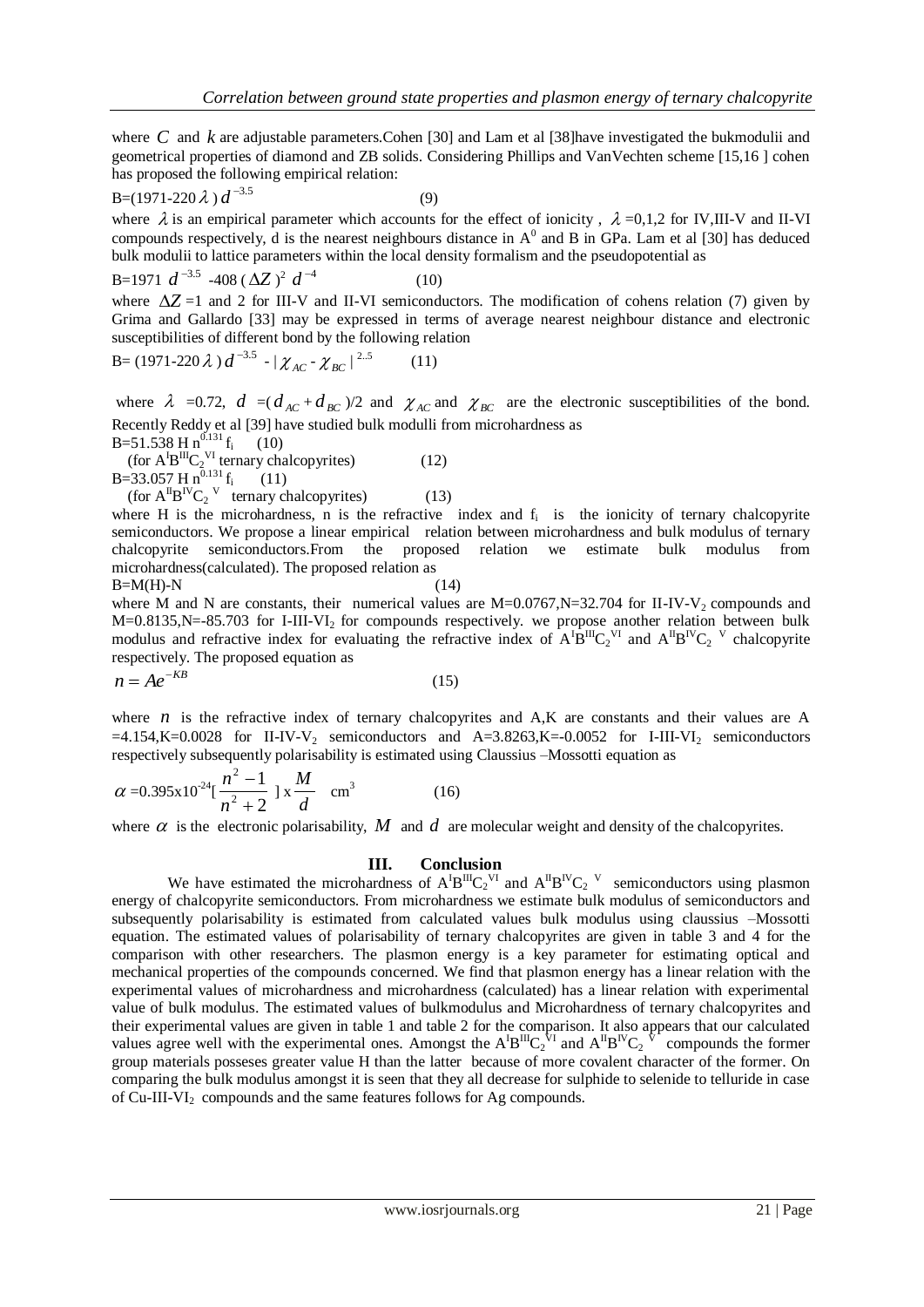#### **REFERENCES**

- [1] H Metzner,U Reislöhner ,J Cieslak,W Witthuhn , T Hahs T and Kraüßlichn, J Thin solid film, 13 (2002) 403.
- [2] R W Birkmire and E Eser , Ann Rev mater Sci, 27 (1997) 625.
- [3] J L Shay and J H Wernick, Ternary chalcopyrite semiconductors Growth, electronic properties and applications (Pergamon Press, New York) 1975.
- [4] A Chahed ,O Benhelas ,H Rozale,S Laksoni and N Abboeni , Phys Status solidi (b), 244 (2007) 629.
- [5] L Garbato and A Rucci , Chem Phys Lett, 61 (1979) 542.
- [6] L K Samanta, D K Ghosh and G C Bhar , J Chem Phys, 79 (1983) 361.
- [7] A S Verma and S R Bhardwaj , J Phys condens Matter, 18 (2006).
- [8] A S Verma and S R Bhardwaj , Phys. Status solidi (b), 243 (2006) 4025.
- [9] A S Verma and S R Bhardwaj ,, Phys script, 76 (2007) 22.<br>[10] A S Verma and D Sharma , Phys status solidi (b), 245 (20
- A S Verma and D Sharma , Phys status solidi (b), 245 (2008) 678.
- [11] A S Verma and A Kumar and S R Bhardwaj , Phys status solidi (b), 245 (2008) 1520.
- [12] B F Levine , [a] Phys. Rev. B 7, (1973) 259; [b] J Chem phys, 59 (1973) 1463.
- [13] H Neumann, [a] Crystal Res Technol 23, (1988) 97 [b] H Neumann Crystal Res Technol 24, (1989) 815.<br>[14] L Garbato L and A Rucci, Philo Mag. 35 (1977) 1681, 35 (1977) 1685.
- L Garbato L and A Rucci, Philo Mag, 35 (1977) 1681, 35 (1977) 1685.
- [15] J C Phillip , Rey Mod Phys, (1970) 317.
- [16] J A Van Vechten , Phys Rev, 182 (1969) 891.
- [17] D S Chemla , Phys Rev letter, 26 (197) 1441.
- 
- [18] K L Samanta , and S Chatterjee , Phys Status sol (b) 182 (1994) K 85. D Pines , Solid state physics 1st (edn.) F Seitz and D Turnbell (Academic Press NY), 367 (1955).
- [20] D Pines, Rev Mod Phys, 28 (1956) 184.<br>[21] R Ferrel . Rev Mod Phys. 28 (1956) 308
- R Ferrel , Rev Mod Phys, 28 (1956) 308.
- [22] K S Srivastava,R L Srivastava ,O K Hansh and Y Kumar, J phys chem solids, 40 (1979) 489.
- [23] D Pines, elementary excitation in solids (Benyamiior NY) 8 (1964).
- [24] http://www.nims.go.jp/aperiodie/hrtem/recent/eels.
- [25] Y Ohno, Phys Rev B, 46 (1992) B 46.<br>[26] S Narain, Phys status solidi (b), 182 (19)
- S Narain, Phys status solidi (b), 182 (1994) 273.
- 
- [27]  $\frac{http://eprints}{J}$  $\frac{http://eprints}{J}$  $\frac{http://eprints}{J}$  gla.ac.vk/4716.<br>[28]  $\frac{J}{}$  Robio and M Armientn, J [28] J Robio and M Armientn, J Geo chem Explor, 68(2006) 167-181.
- K Widder , M Knupfer, O Knauff and J Frink , Phys Rev B, 56 10 (1997) 154.
- [30] M L Cohen , Phys Rev B, 32 (1985) 7988.
- [31] S A Borshchevskii , N A Goryunova , F P Kesamanly and D N asdedov , Phys Status Solidi, 21 (1967) 9.
- [32] H Neumam , Phys Status Solidi (b), 182 (1986) K 121.
- P Grima Gallardo Phys Status Solidi (b), 182 (1994) K 67.
- [34] R R Reddy , Y Nazeer Ahammed ,K Rama Gopal ,TVR Rao ,P Abdul Azeem and P Mallikarjuna Reddy , Optical Materials, 14 (1983) 361.
- [35] R R Reddy , M Ravi Kumar and TVR Rao , Infrared Physics, 34 (1993) 95.
- [36] V P Gupta and V K Srivastav , J Phys. Chem Solids, 42 (1981) 1079.
- [37] V Kumar, G M Prasad and D Chandra Phys Status Solidi (b), 186 (1994) K-454.<br>[38] P K Lam, M L Cohen and G Martinez, Phys Rev B, 35 (1987) 9190.
- 
- [38] P K Lam, M L Cohen and G Martinez, Phys Rev B, 35 (1987) 9190.<br>[39] R R Reddy, Y Nazeer Ahammed, K Ramagopal, D V Raghuram, Ind [39] R R Reddy , Y Nazeer Ahammed , K Ramagopal,D V Raghuram , Indian J pure Appl Phys, 37 (1999) 25.

#### Table 1 Plasmon energy, microhardness, bulk moduls of  $II$ -IV-V<sub>2</sub> ternary chalcopyrites

|                     | $\hbar \omega_{_p}$ | Mol.<br>Density |                | $H(Kg/mm^2)$                                  |                     |                         | B(GPa)                      |                       |     |
|---------------------|---------------------|-----------------|----------------|-----------------------------------------------|---------------------|-------------------------|-----------------------------|-----------------------|-----|
|                     | (eV)                | Wt.<br>(g)      | $(g/cm^3)$     | This<br>expt.<br>work<br>[3,31]<br>[eqn. (2)] | Reported<br>[5, 18] | This work<br>[eqn.(14)] | expt.<br>$\lceil 32 \rceil$ | Reported<br>[13a, 33] |     |
| ZnSiP <sub>2</sub>  | 17.015              | 155.4           | 3.39           | 1061.35                                       | 1100                | 1065, 900               | 114.10                      |                       | 120 |
| ZnSiAs <sub>2</sub> | 16.085              | 242.2           | 4.7            | 808.72                                        | 920                 | 890, 820                | 94.733                      |                       | 93  |
| ZnGeP <sub>2</sub>  | 16.638              | 1.99.9          | 4.179          | 958.94                                        | 980                 | 770, 635                | 106.25                      |                       | 108 |
| ZnGeAs <sub>2</sub> | 15.663              | 248.8           | 5.32           | 694.09                                        | 680                 | 680,630                 | 85.94                       |                       | 86  |
| ZnGeP <sub>2</sub>  | 16.638              | 1.99.9          | 4.179          | 958.94                                        | 980                 | 770, 635                | 106.25                      |                       | 108 |
| ZnGeAs <sub>2</sub> | 15.663              | 248.8           | 5.32           | 694.09                                        | 680                 | 680,630                 | 85.94                       |                       | 86  |
| ZnSnP <sub>2</sub>  | 15.15               | 246             | 3.165          | 663.40                                        | 455                 | 500,530                 | 83.58                       |                       | 84  |
| ZnSnAs <sub>2</sub> | 14.825              | 333.9           | 5.35           | 466.46                                        | 744                 | 445.430                 | 68.48                       |                       | 67  |
| CdSiP <sub>2</sub>  | 16.194              | 202.43          | $\overline{4}$ | 838.33                                        |                     | 765,730                 | 97.00                       | 97                    | 97  |
| CdSiAs <sub>2</sub> | 15.35               | 290.34          | 5.154          | 609.07                                        | 565                 | 640.615                 | 79.41                       |                       | 77  |
| CdGeP <sub>2</sub>  | 15.517              | 246.94          | 4.48           | 654.43                                        | 470                 | 515,470                 | 82.89                       |                       | 86  |
| CdGeAs <sub>2</sub> | 14.898              | 334.83          | 5.6            | 486.29                                        |                     | 490,470                 | 70.00                       | 70                    | 70  |
| AgInTe <sub>2</sub> | 13.037              | 447.89          | 6.12           | 134.22                                        | 188                 | 98,116                  | 23.48                       |                       | 28  |
| CdSnAs <sub>2</sub> | 14.092              | 380.93          | 5.72           | 267.35                                        | 335                 | 315,310                 | 53.20                       |                       | 55  |